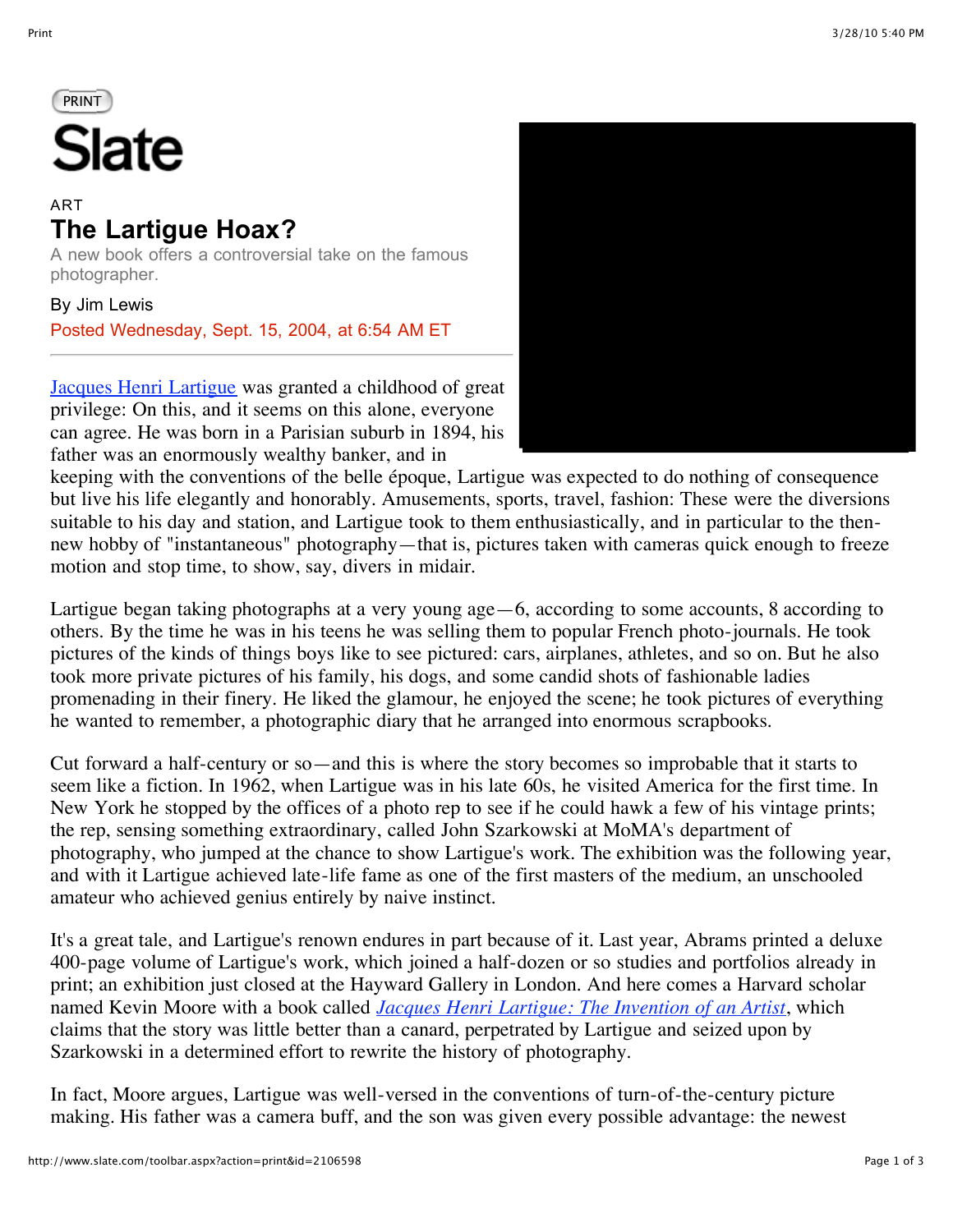equipment, lots of leisure time, and a thorough education in the ways of the medium. Moreover, it was an era when amateur photography was all the rage, when magazines and books were full of instruction, debate, and example.

Still, Lartigue presented his work as the innocent expression of a wonderstruck boy amateur, and MoMA was happy to promote it as such. It was just the sort of thing they were looking for. Szarkowski, a curator of unequalled influence, was trying to establish a new style of photography, based on an aesthetic of spontaneity, contingency, intimacy, and autobiography. Robert Frank was the progenitor of this kind of work, and Garry Winogrand was the heir apparent, but the style needed roots in the origins of the medium if it was really going to stick. It had to be presented in a way that made it seem both completely unexpected and entirely inevitable; that's what museums do, and Szarkowski was unusually good at it. Lartigue was the photographic equivalent of the missing link, the bridge that connected prehistory to our modern selves.

Unless, as Moore argues, he was the photographic equivalent of Piltdown Man: a hoax foisted upon a credulous public. Szarkowski presented Lartigue as childlike and intuitive; Moore describes him as "probing, observant, sophisticated, and mocking … out to prove his insider knowledge—to show that he knew what was in fashion, that he noticed how people scrutinized each other, that he understood the humor of personal vanity." Which one is right, and why does it matter? Neither is quite accurate; both are exaggerating; and it matters because the answer reveals some unexpected truths about the nature of photography.

In most arts the label "amateur" would be dismissive at best, but in photography, which was born not knowing whether it was art, science, or commerce, amateurism suggests both lightheartedness and purity of intent, and it's this aestheticism which is at stake in Szarkowski's insistence that Lartigue was an amateur. An amateur painter is not skilled enough to make a living at it; an amateur photographer is not crass enough to try. Lartigue sold a few pictures here and there, but making a living was not his concern. He was both too rich and too young to care about such things. Score one for Szarkowski.

Still, we should be clear about one thing: In an important sense there are no naifs in the arts. It simply doesn't happen. There are disturbed people, like Henry Darger or the practitioners of *art brut*; there are shut-ins like Joseph Cornell; rustics like the Rev. Howard Finster; eccentrics like [the Douanier Rousseau](http://www.artchive.com/artchive/R/rousseau.html); and plenty of artists who, for one reason or another, simply choose not to participate in the art world as we understand it. But no one has attained adulthood, still less made pictures, in anything like a state of visual innocence. The world of images is too much with us; if you know what a picture is at all, you know most of its conventions. And if you're an impassioned student like Lartigue, you probably know almost all of them. Score one for Moore.

It is, I think, the last point Moore earns. Lartigue was 11 when he shot the earliest of the pictures in the MoMA show, and most were taken before he was 18. There's a limit to how sophisticated he could have been at that age, and Moore's efforts to recast him as a canny professional run aground on the shallows of Lartigue's incontrovertible youth. Certainly Lartigue was curious and quick: He absorbed conventions effortlessly, and he knew how to see the world through a viewfinder. But we ought to believe him when he says that he was motivated by nothing more than wonder and delight, and it is this that makes his work so appealing. (He may be the only  $20<sup>th</sup>$ -century artist to be famous for his happiness.) There is no guileless eye, but there are guileless boys, and Lartigue was one: a prodigy.

Now, there are some arts where prodigies are relatively common, and others where they're almost